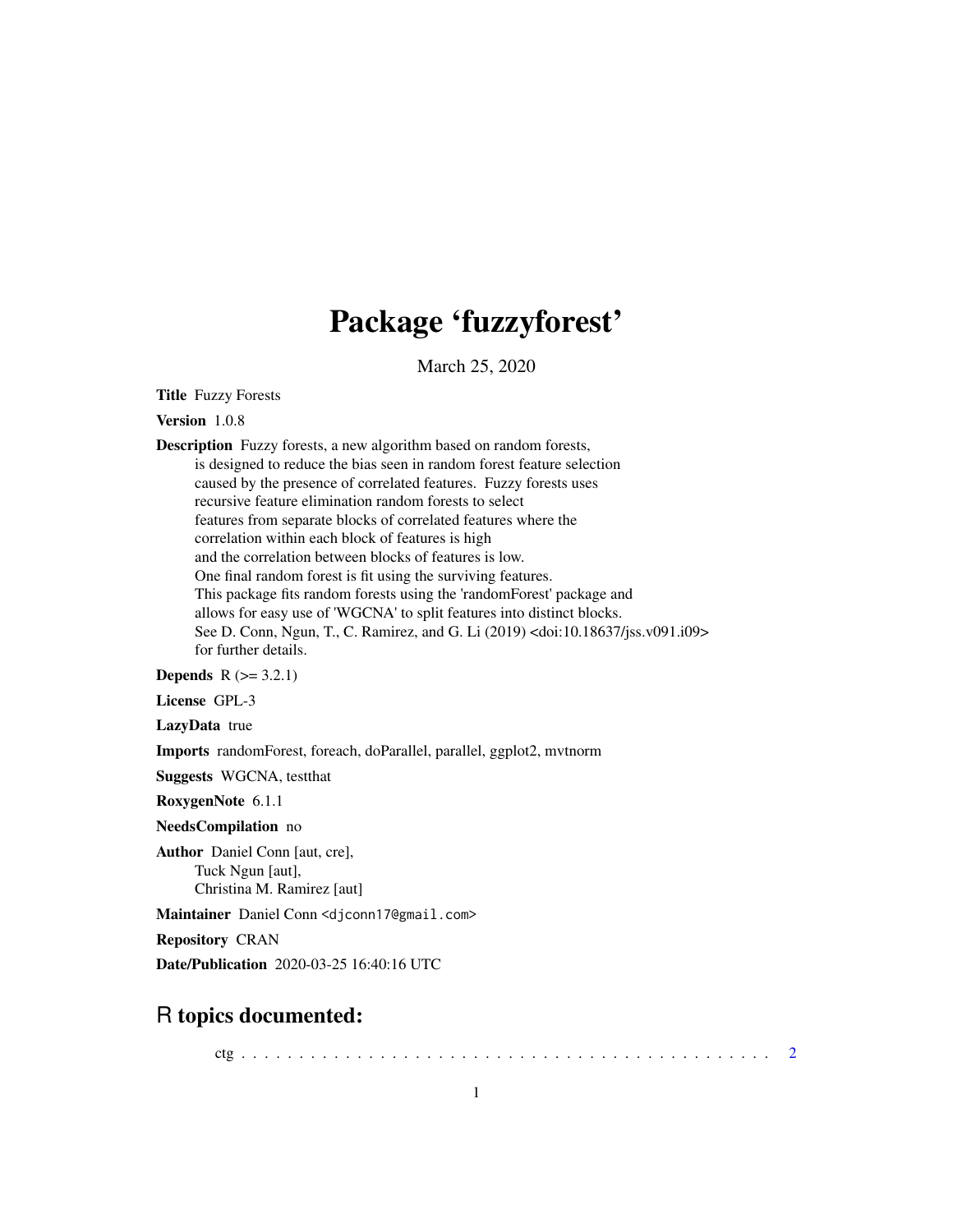# <span id="page-1-0"></span>2 example\_ff

|       | -5 |
|-------|----|
|       | -8 |
|       |    |
|       |    |
|       |    |
|       |    |
|       |    |
|       |    |
|       |    |
|       |    |
|       |    |
|       |    |
|       |    |
|       |    |
|       |    |
| Index |    |

ctg *Cardiotocography Data Set*

# Description

A data set containing measurements of fetal heart rate and uterine contraction from cardiotocograms. This data set was obtained from the [UCI machine learning repository](https://archive.ics.uci.edu/ml/index.html) For our examples we extract a random sub sample of 100 observations.

# Usage

data(ctg)

# Format

A data frame with 100 rows and 21.

| example_ff | <b>Fuzzy Forest Example</b> |  |
|------------|-----------------------------|--|
|------------|-----------------------------|--|

# Description

An example of a fuzzy\_forest object derived from fitting fuzzy forests on the ctg data set. The source code used to produce example\_ff can be seen in the vignette "fuzzyforest\_introduction".

# Format

.RData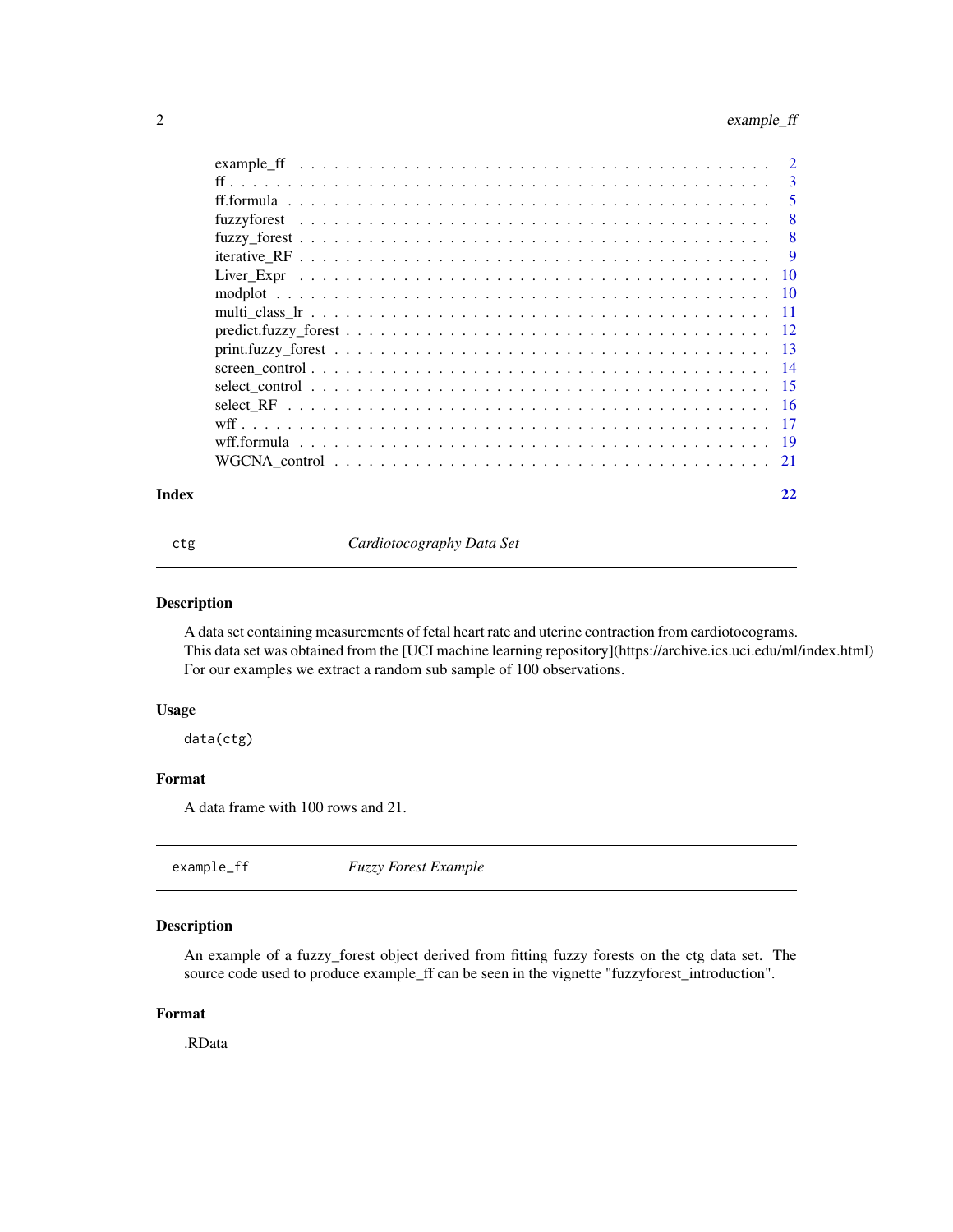<span id="page-2-1"></span><span id="page-2-0"></span>Fits the fuzzy forests algorithm. Note that a formula interface for fuzzy forests also exists: [ff.formula](#page-4-1).

# Usage

```
## Default S3 method:
ff(X, y, Z = NULL, module_meanbership,screen_params = screen_control(min_ntree = 500),
  select_params = select_control(min_ntree = 500), final_ntree = 5000,
 num_processors = 1, nodesize, test_features = NULL, test_y = NULL,
  ...)
```
 $ff(X, \ldots)$ 

| X                 | A data.frame. Each column corresponds to a feature vectors.                                                                                                                                                                                                                                                                         |
|-------------------|-------------------------------------------------------------------------------------------------------------------------------------------------------------------------------------------------------------------------------------------------------------------------------------------------------------------------------------|
| У                 | Response vector. For classification, y should be a factor. For regression, y<br>should be numeric.                                                                                                                                                                                                                                  |
| Z                 | A data.frame. Additional features that are not to be screened out at the screening<br>step.                                                                                                                                                                                                                                         |
| module_membership |                                                                                                                                                                                                                                                                                                                                     |
|                   | A character vector giving the module membership of each feature.                                                                                                                                                                                                                                                                    |
| screen_params     | Parameters for screening step of fuzzy forests. See screen_control for details.<br>screen_params is an object of type screen_control.                                                                                                                                                                                               |
| select_params     | Parameters for selection step of fuzzy forests. See select_control for details.<br>select_params is an object of type select_control.                                                                                                                                                                                               |
| final_ntree       | Number of trees grown in the final random forest. This random forest contains<br>all selected features.                                                                                                                                                                                                                             |
|                   | num_processors Number of processors used to fit random forests.                                                                                                                                                                                                                                                                     |
| nodesize          | Minimum terminal nodesize. 1 if classification. 5 if regression. If the sample<br>size is very large, the trees will be grown extremely deep. This may lead to<br>issues with memory usage and may lead to significant increases in the time it<br>takes the algorithm to run. In this case, it may be useful to increase nodesize. |
| test_features     | A data.frame containing features from a test set. The data.frame should contain<br>the features in both $X$ and $Z$ .                                                                                                                                                                                                               |
| test_y            | The responses for the test set.                                                                                                                                                                                                                                                                                                     |
| $\cdots$          | Additional arguments currently not used.                                                                                                                                                                                                                                                                                            |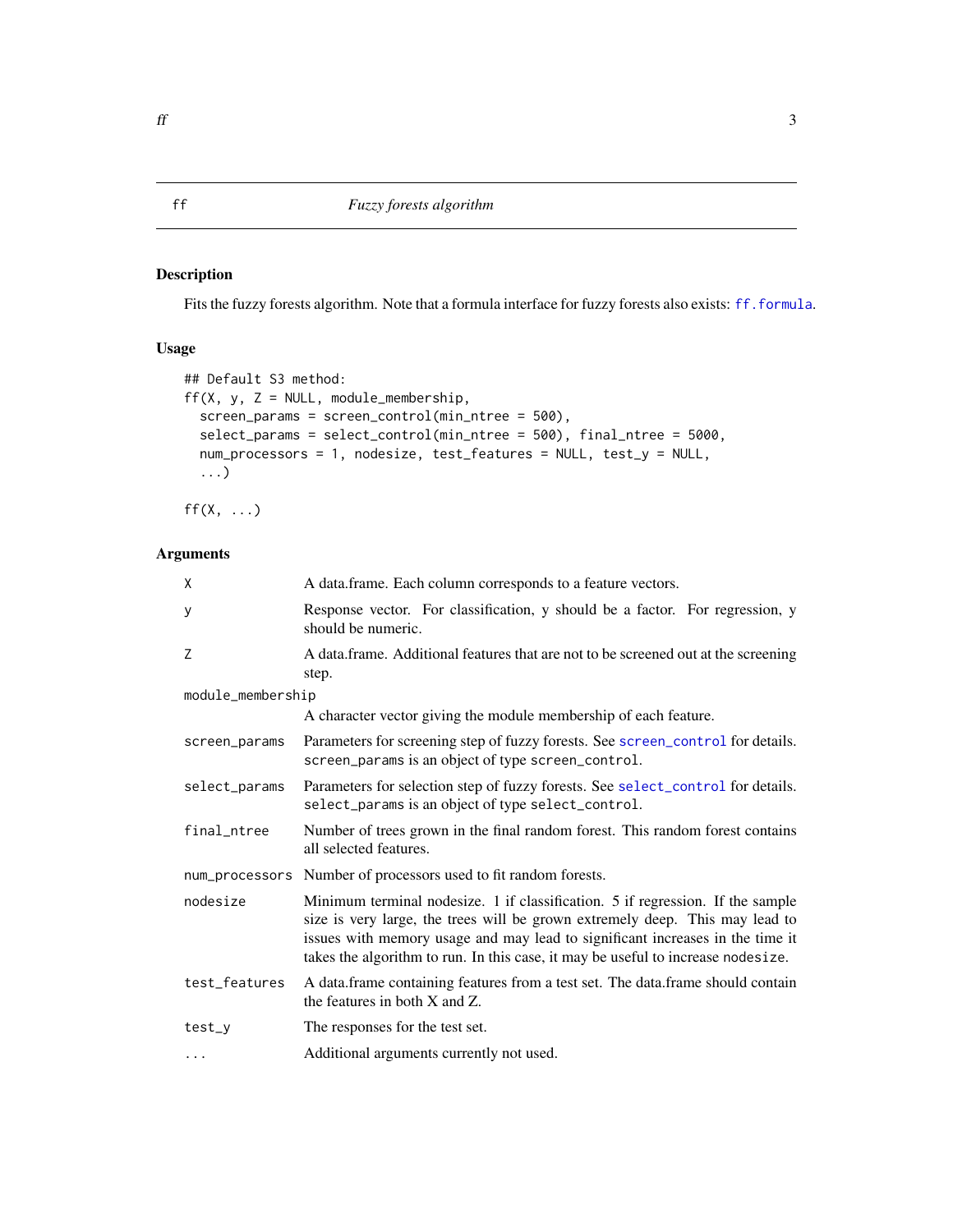<span id="page-3-0"></span>An object of type [fuzzy\\_forest](#page-7-1). This object is a list containing useful output of fuzzy forests. In particular it contains a data.frame with a list of selected the features. It also includes a random forest fit using the selected features.

# Note

This work was partially funded by NSF IIS 1251151 and AMFAR 8721SC.

#### References

Conn, D., Ngun, T., Ramirez C.M., Li, G. (2019). "Fuzzy Forests: Extending Random Forest Feature Selection for Correlated, High-Dimensional Data." *Journal of Statistical Software*, 91(9). doi: [10.18637/jss.v091.i09](https://doi.org/10.18637/jss.v091.i09)

Breiman, L. (2001). "Random Forests." *Machine Learning*, 45(1), 5-32. doi: [10.1023/A:1010933404324](https://doi.org/10.1023/A:1010933404324)

Zhang, B. and Horvath, S. (2005). "A General Framework for Weighted Gene Co-Expression Network Analysis." *Statistical Applications in Genetics and Molecular Biology*, 4(1). doi: [10.2202/](https://doi.org/10.2202/1544-6115.1128) [15446115.1128](https://doi.org/10.2202/1544-6115.1128)

# See Also

[ff.formula](#page-4-1), [print.fuzzy\\_forest](#page-12-1), [predict.fuzzy\\_forest](#page-11-1), [modplot](#page-9-1)

#### Examples

#ff requires that the partition of the covariates be previously determined. #ff is also handy if the user wants to test out multiple settings of WGCNA #prior to running fuzzy forests.

```
library(mvtnorm)
gen_mod <- function(n, p, corr) {
  sigma <- matrix(corr, nrow=p, ncol=p)
  diag(sigma) <- 1
  X <- rmvnorm(n, sigma=sigma)
  return(X)
}
gen_X <- function(n, mod_sizes, corr){
  m <- length(mod_sizes)
  X_list <- vector("list", length = m)
  for(i in 1:m){
   X_list[[i]] <- gen_mod(n, mod_sizes[i], corr[i])
  }
  X <- do.call("cbind", X_list)
  return(X)
}
err_sd <- .5
n < -500mod_sizes <- rep(25, 4)
```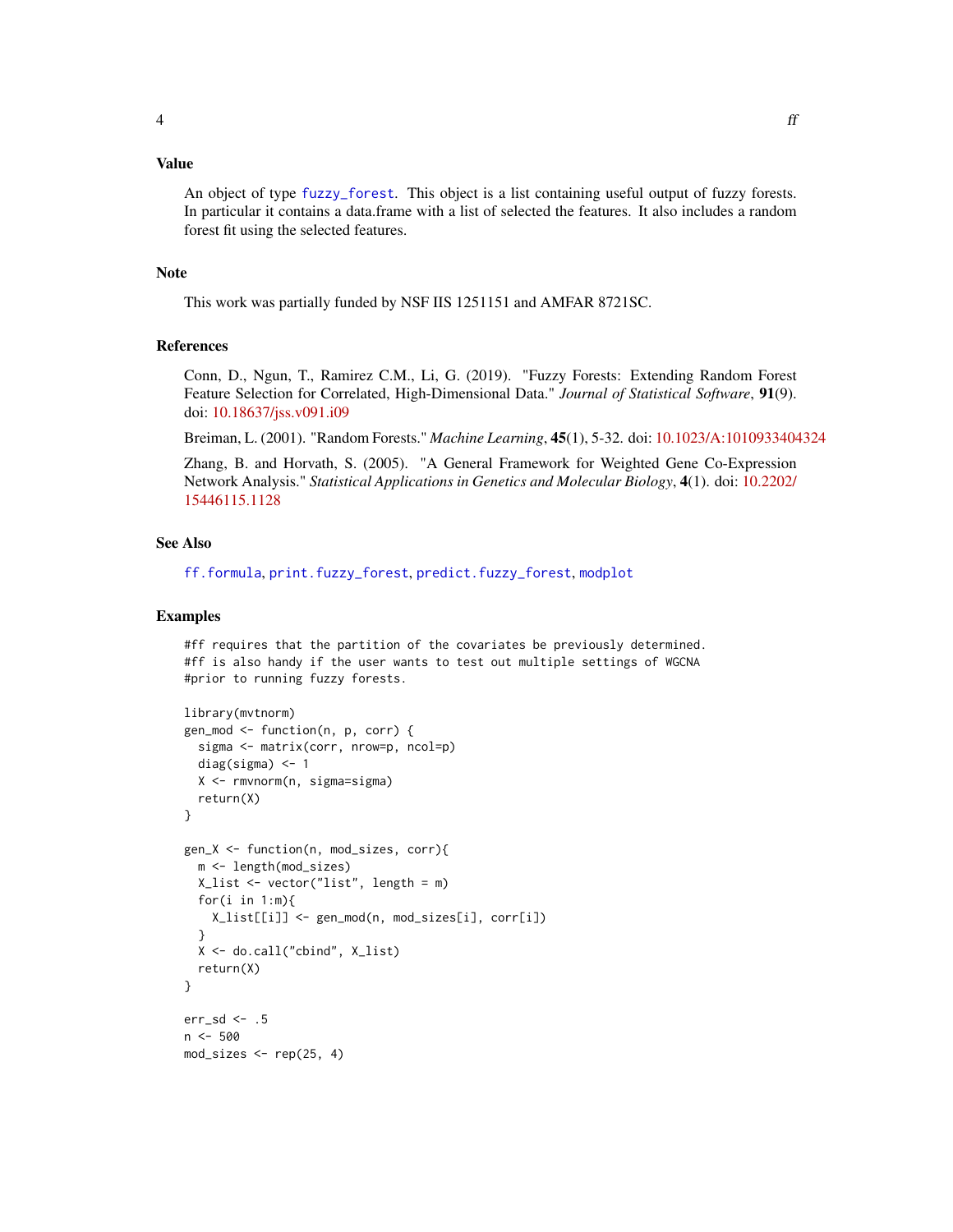#### <span id="page-4-0"></span>ff.formula 5

```
corr \leq rep(.8, 4)
X <- gen_X(n, mod_sizes, corr)
beta <- rep(0, 100)
beta[c(1:4, 76:79)] <- 5
y <- X%*%beta + rnorm(n, sd=err_sd)
X <- as.data.frame(X)
Xtest <- gen_X(n, mod_sizes, corr)
ytest <- Xtest%*%beta + rnorm(n, sd=err_sd)
Xtest <- as.data.frame(Xtest)
cdist \leq as.dist(1 - cor(X))
hclust_fit <- hclust(cdist, method="ward.D")
groups <- cutree(hclust_fit, k=4)
screen_c <- screen_control(keep_fraction = .25,
                           ntree_factor = 1,
                           min_ntree = 250)
select_c <- select_control(number_selected = 10,
                           ntree_factor = 1,
                           min_ntree = 250)
ff_fit <- ff(X, y, module_membership = groups,
             screen_params = screen_c,
             select_params = select_c,
             final_ntree = 250)
#extract variable importance rankings
vims <- ff_fit$feature_list
#plot results
modplot(ff_fit)
#obtain predicted values for a new test set
preds <- predict(ff_fit, new_data=Xtest)
#estimate test set error
test_err <- sqrt(sum((ytest - preds)^2)/n)
```
<span id="page-4-1"></span>ff.formula *Fuzzy forests algorithm*

#### Description

Implements formula interface for [ff](#page-2-1).

#### Usage

```
## S3 method for class 'formula'
ff(formula, data = NULL, module_membership, ...)
```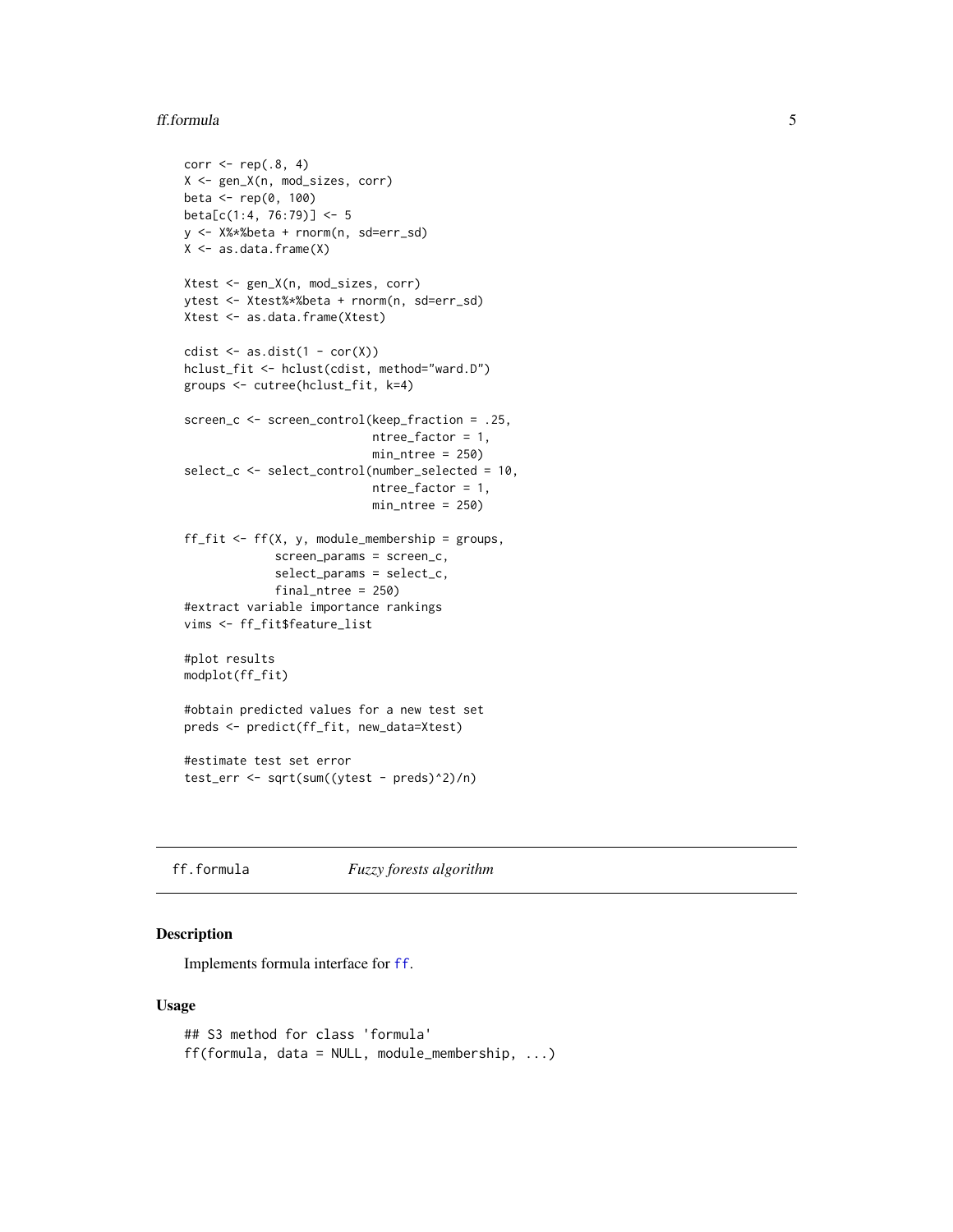<span id="page-5-0"></span>**6** ff.formula

#### Arguments

| formula           | Formula object.                                                  |
|-------------------|------------------------------------------------------------------|
| data              | data used in the analysis.                                       |
| module_membership |                                                                  |
|                   | A character vector giving the module membership of each feature. |
|                   | Additional arguments                                             |

# Value

An object of type [fuzzy\\_forest](#page-7-1). This object is a list containing useful output of fuzzy forests. In particular it contains a data.frame with list of selected features. It also includes the random forest fit using the selected features.

#### **Note**

See [ff](#page-2-1) for additional arguments. Note that the matrix, Z, of features that do not go through the screening step must specified separately from the formula. test\_features and test\_y are not supported in formula interface. As in the randomForest package, for large data sets the formula interface may be substantially slower.

This work was partially funded by NSF IIS 1251151 and AMFAR 8721SC.

#### References

Conn, D., Ngun, T., Ramirez C.M., Li, G. (2019). "Fuzzy Forests: Extending Random Forest Feature Selection for Correlated, High-Dimensional Data." *Journal of Statistical Software*, 91(9). doi: [10.18637/jss.v091.i09](https://doi.org/10.18637/jss.v091.i09)

Breiman, L. (2001). "Random Forests." *Machine Learning*, 45(1), 5-32. doi: [10.1023/A:1010933404324](https://doi.org/10.1023/A:1010933404324)

Zhang, B. and Horvath, S. (2005). "A General Framework for Weighted Gene Co-Expression Network Analysis." *Statistical Applications in Genetics and Molecular Biology*, 4(1). doi: [10.2202/](https://doi.org/10.2202/1544-6115.1128) [15446115.1128](https://doi.org/10.2202/1544-6115.1128)

#### See Also

[ff](#page-2-1), [print.fuzzy\\_forest](#page-12-1), [predict.fuzzy\\_forest](#page-11-1), [modplot](#page-9-1)

#### Examples

```
#ff requires that the partition of the covariates be previously determined.
#ff is also handy if the user wants to test out multiple settings of WGCNA
#prior to running fuzzy forests.
library(mvtnorm)
gen_mod <- function(n, p, corr) {
 sigma <- matrix(corr, nrow=p, ncol=p)
 diag(sigma) <- 1
 X <- rmvnorm(n, sigma=sigma)
 return(X)
}
```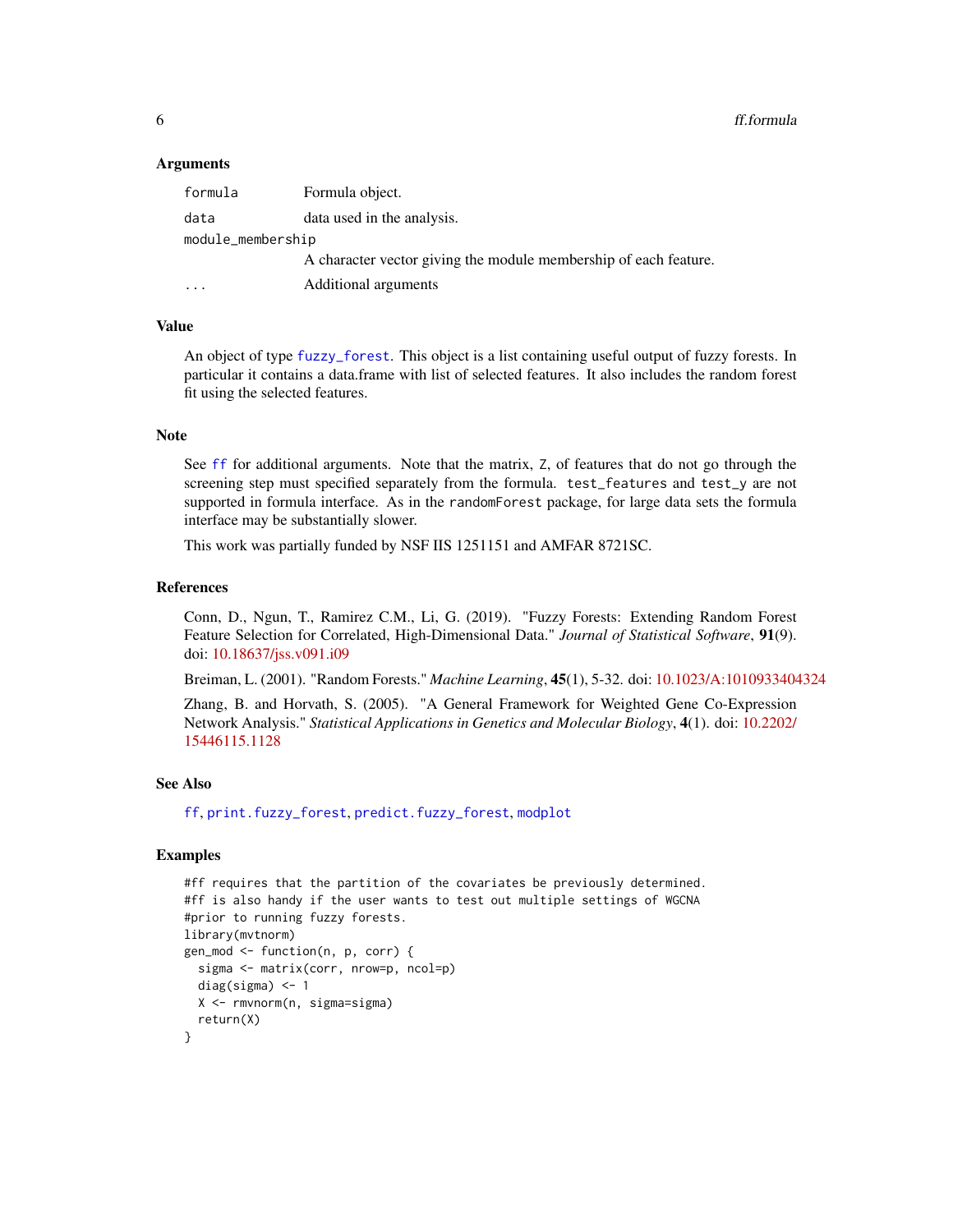```
gen_X <- function(n, mod_sizes, corr){
  m <- length(mod_sizes)
  X_list <- vector("list", length = m)
  for(i in 1:m){
   X_list[[i]] <- gen_mod(n, mod_sizes[i], corr[i])
  }
  X <- do.call("cbind", X_list)
  return(X)
}
err_sd <- .5
n <- 500
mod\_sizes \leftarrow rep(25, 4)corr \leq rep(.8, 4)
X <- gen_X(n, mod_sizes, corr)
beta <- rep(0, 100)
beta[c(1:4, 76:79)] <- 5
y <- X%*%beta + rnorm(n, sd=err_sd)
X \leftarrow as.data-frame(X)dat <- as.data.frame(cbind(y, X))
Xtest <- gen_X(n, mod_sizes, corr)
ytest <- Xtest%*%beta + rnorm(n, sd=err_sd)
Xtest <- as.data.frame(Xtest)
cdist \leq as.dist(1 - cor(X))
hclust_fit <- hclust(cdist, method="ward.D")
groups <- cutree(hclust_fit, k=4)
screen_c <- screen_control(keep_fraction = .25,
                           ntree_factor = 1,
                           min_ntree = 250)
select_c <- select_control(number_selected = 10,
                           ntree_factor = 1,
                           min_ntree = 250)
ff_fit <- ff(y \sim ., data=dat,module_membership = groups,
             screen_params = screen_c,
             select_params = select_c,
             final_ntree = 250)
#extract variable importance rankings
vims <- ff_fit$feature_list
#plot results
modplot(ff_fit)
#obtain predicted values for a new test set
preds <- predict(ff_fit, new_data=Xtest)
#estimate test set error
test_err <- sqrt(sum((ytest - preds)^2)/n)
```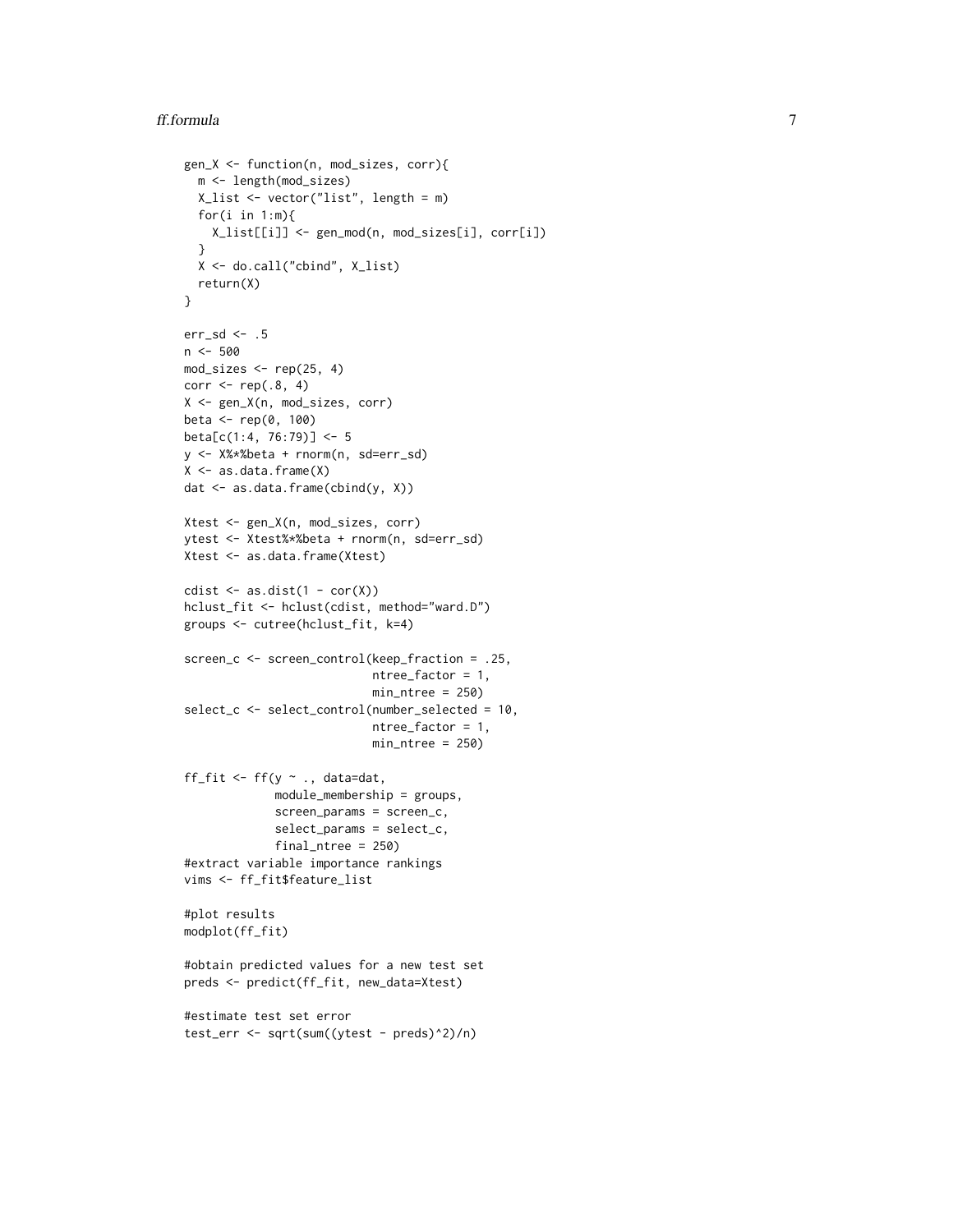<span id="page-7-0"></span>

This package implements fuzzy forests and integrates the fuzzy forests algorithm with the package, WGCNA.

# Note

This work was partially funded by NSF IIS 1251151 and AMFAR 8721SC.

<span id="page-7-1"></span>fuzzy\_forest *Fuzzy Forest Object*

# Description

Fuzzy forests returns an object of type fuzzyforest.

#### Usage

```
fuzzy_forest(feature_list, final_rf, module_membership,
 WGCNA_object = NULL, survivor_list, selection_list)
```
# Arguments

|                   | feature_list List of selected features along with variable importance measures. |
|-------------------|---------------------------------------------------------------------------------|
| final_rf          | A final random forest fit using the features selected by fuzzy forests.         |
| module_membership |                                                                                 |
|                   | Module membership of each feature.                                              |
| WGCNA_object      | If applicable, output of WGCNA analysis.                                        |
|                   | survivor_list List of features that have survived screening step.               |
|                   | selection_list List of features retained at each iteration of selection step.   |

#### Value

An object of type fuzzy\_forest.

# Note

This work was partially funded by NSF IIS 1251151 and AMFAR 8721SC.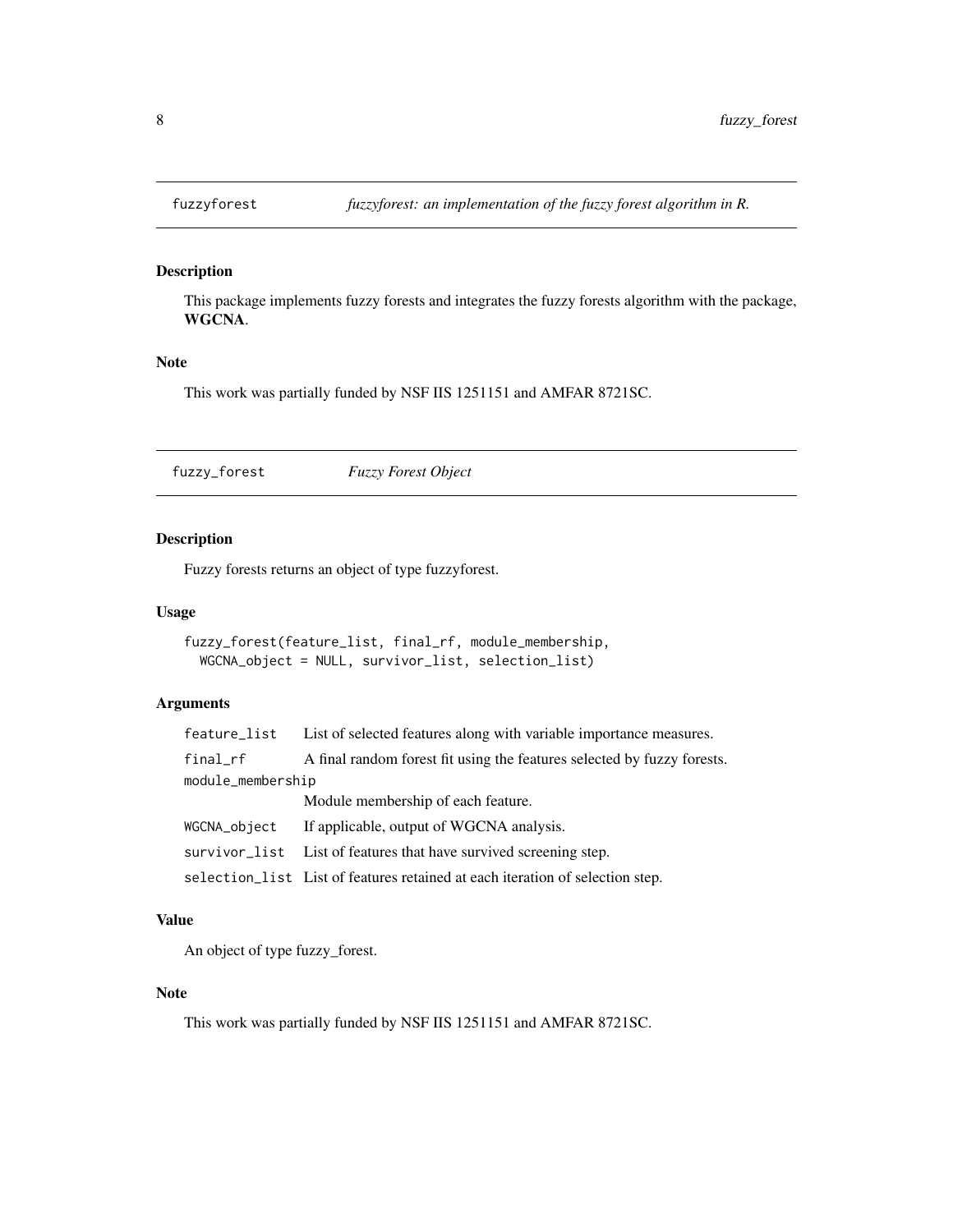<span id="page-8-0"></span>

Fits iterative random forest algorithm. Returns data.frame with variable importances and top rated features. For now this is an internal function that I've used to explore how recursive feature elimination works in simulations. It may be exported at a later time.

# Usage

```
iterative_RF(X, y, drop_fraction, keep_fraction, mtry_factor,
 ntree_factor = 10, min_ntree = 5000, num_processors = 1, nodesize)
```
# Arguments

| X             | A data.frame. Each column corresponds to a feature vectors.                                                                                                                |
|---------------|----------------------------------------------------------------------------------------------------------------------------------------------------------------------------|
| У             | Response vector.                                                                                                                                                           |
| drop_fraction | A number between 0 and 1. Percentage of features dropped at each iteration.                                                                                                |
| keep_fraction | A number between 0 and 1. Proportion features from each module to retain at<br>screening step.                                                                             |
| mtry_factor   | A positive number. Mtry for each random forest is set to ceiling( $\sqrt{p}$ mtry_factor)<br>where p is the current number of features.                                    |
| ntree_factor  | A number greater than 1. ntree for each random is ntree_factor times the<br>number of features. For each random forest, ntree is set to max(min_ntree,<br>ntree_factor*p). |
| min_ntree     | Minimum number of trees grown in each random forest.                                                                                                                       |
|               | num_processors Number of processors used to fit random forests.                                                                                                            |
| nodesize      | Minimum nodesize.                                                                                                                                                          |

# Value

A data.frame with the top ranked features.

# Note

This work was partially funded by NSF IIS 1251151 and AMFAR 8721SC.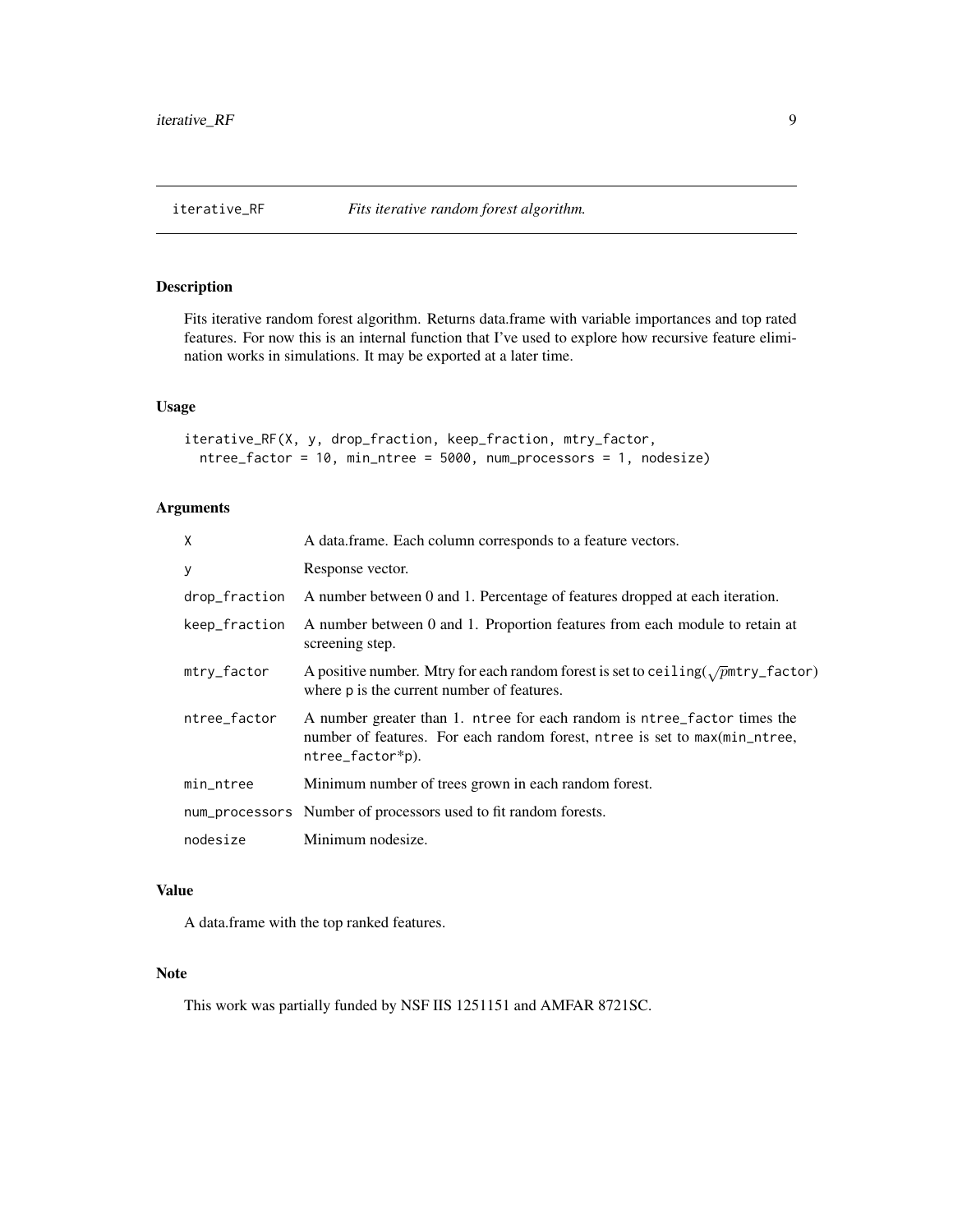<span id="page-9-0"></span>

A data set containing gene expression levels in liver tissue from female mice. This data set is a subset of the liver expression data set from the WGCNA tutorial [https://horvath.genetics.](https://horvath.genetics.ucla.edu/html/CoexpressionNetwork/Rpackages/WGCNA/Tutorials/) [ucla.edu/html/CoexpressionNetwork/Rpackages/WGCNA/Tutorials/](https://horvath.genetics.ucla.edu/html/CoexpressionNetwork/Rpackages/WGCNA/Tutorials/). The tutorial contains further information about the data set as well as extensive examples of WGCNA.

#### Usage

data(Liver\_Expr)

# Format

A data frame with 66 rows and 3601

# Details

- The first column contains weight (g) for the 66 mice.
- The other 3600 columns contain the liver expression levels.

<span id="page-9-1"></span>modplot *Plots relative importance of modules.*

#### Description

The plot is designed to depict the size of each module and what percentage of selected features fall into each module. In particular, it is easy to determine which module is over-represented in the group of selected features.

#### Usage

```
modplot(object, main = NULL, xlab = NULL, ylab = NULL,
 module_labels = NULL)
```

| object | A fuzzy_forest object.                                                                                                                                                                      |
|--------|---------------------------------------------------------------------------------------------------------------------------------------------------------------------------------------------|
| main   | Title of plot.                                                                                                                                                                              |
| xlab   | Title for the x axis.                                                                                                                                                                       |
| vlab   | Title for the y axis.                                                                                                                                                                       |
|        | module_labels Labels for the modules. A data.frame or character matrix with first column<br>giving the current name of module and second column giving the assigned name<br>of each module. |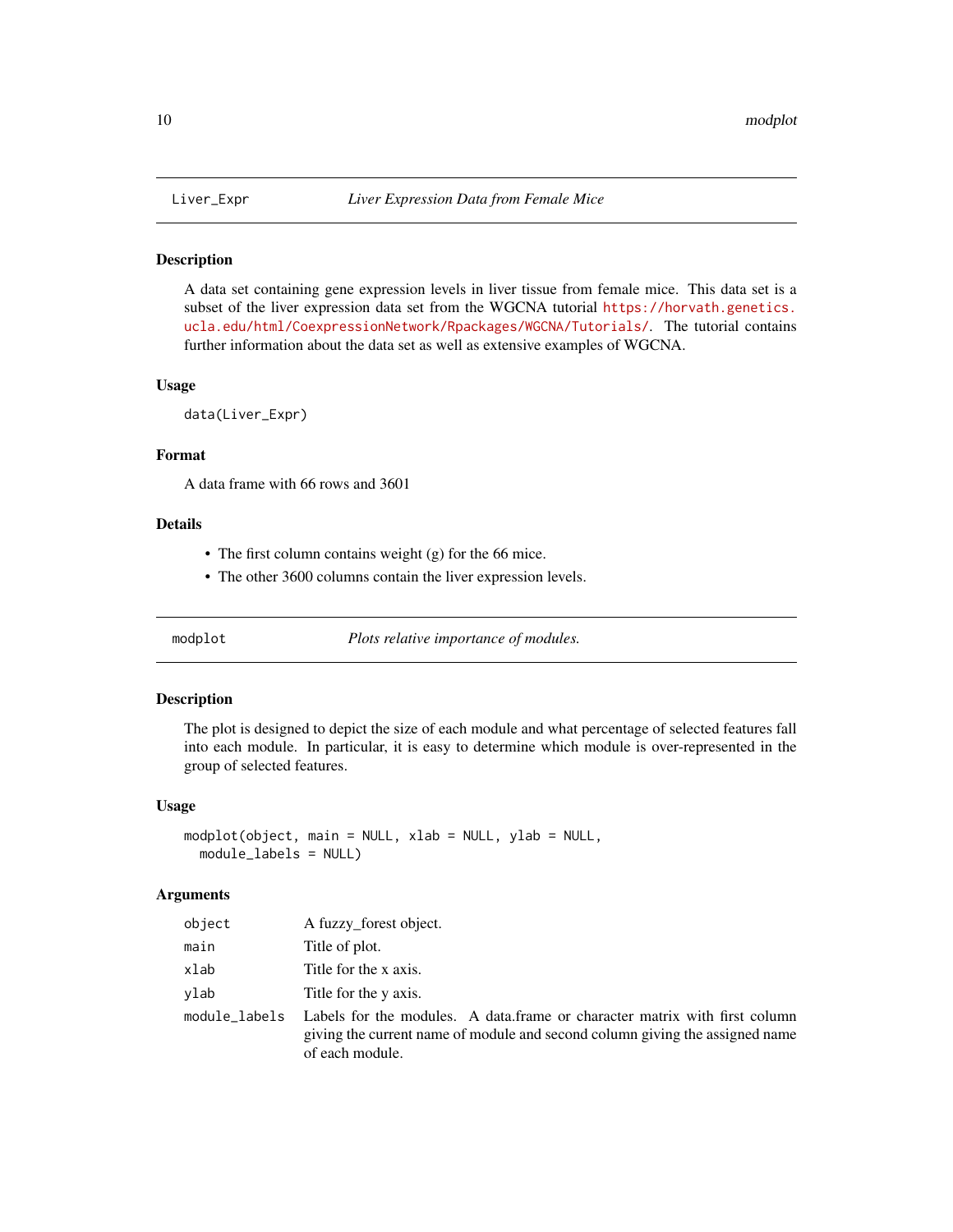# <span id="page-10-0"></span>multi\_class\_lr 11

# Note

This work was partially funded by NSF IIS 1251151 and AMFAR 8721SC.

# See Also

[ff](#page-2-1), [wff](#page-16-1), [ff.formula](#page-4-1), [wff.formula](#page-18-1)

multi\_class\_lr *Multinomial Logistic Regression*

# Description

Function to generate multi-class data from a multinomial logistic regression. Assumes there are 5 classes. Only supports two modules for now. Currently this function is used for testing.

# Usage

```
multi_class_lr(n, mod1_size = 10, mod2_size = 10, rho = 0.8,
 beta = NULL)
```
# Arguments

|              | Sample size.               |
|--------------|----------------------------|
| $mod1$ _size | Size of first module.      |
| $mod2$ _size | Size of second module.     |
| rho          | Correlation of covariates. |
| beta         | A matrix of parameters.    |

# Value

list with design matrix X, outcome y, and beta.

# Note

This work was partially funded by NSF IIS 1251151 and AMFAR 8721SC.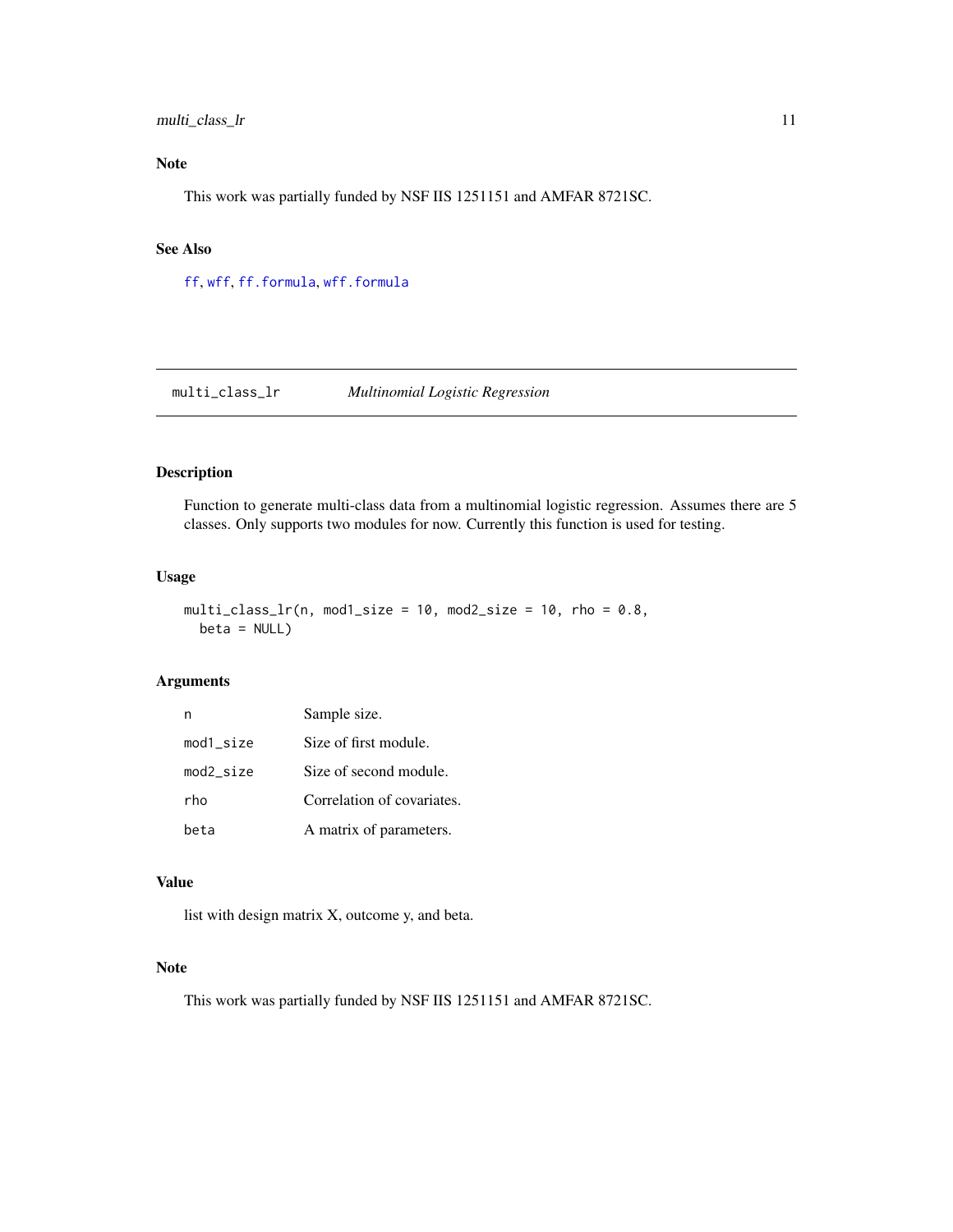<span id="page-11-1"></span><span id="page-11-0"></span>predict.fuzzy\_forest *Predict method for fuzzy\_forest object. Obtains predictions from fuzzy forest algorithm.*

#### Description

Predict method for fuzzy\_forest object. Obtains predictions from fuzzy forest algorithm.

# Usage

```
## S3 method for class 'fuzzy_forest'
predict(object, new_data, ...)
```
# Arguments

| object    | A fuzzy forest object.                                                                                                                           |
|-----------|--------------------------------------------------------------------------------------------------------------------------------------------------|
| new_data  | A matrix or data.frame containing new_data. Pay close attention to ensure fea-<br>ture names match between training set and test set data.frame. |
| $\ddotsc$ | Additional arguments not in use.                                                                                                                 |

# Value

A vector of predictions

#### Note

This work was partially funded by NSF IIS 1251151 and AMFAR 8721SC.

# See Also

[ff](#page-2-1), [wff](#page-16-1), [ff.formula](#page-4-1), [wff.formula](#page-18-1)

# Examples

```
library(mvtnorm)
gen_mod <- function(n, p, corr) {
  sigma <- matrix(corr, nrow=p, ncol=p)
  diag(sigma) <- 1
  X <- rmvnorm(n, sigma=sigma)
  return(X)
}
gen_X <- function(n, mod_sizes, corr){
 m <- length(mod_sizes)
  X_list <- vector("list", length = m)
  for(i in 1:m){
   X_list[[i]] <- gen_mod(n, mod_sizes[i], corr[i])
  }
```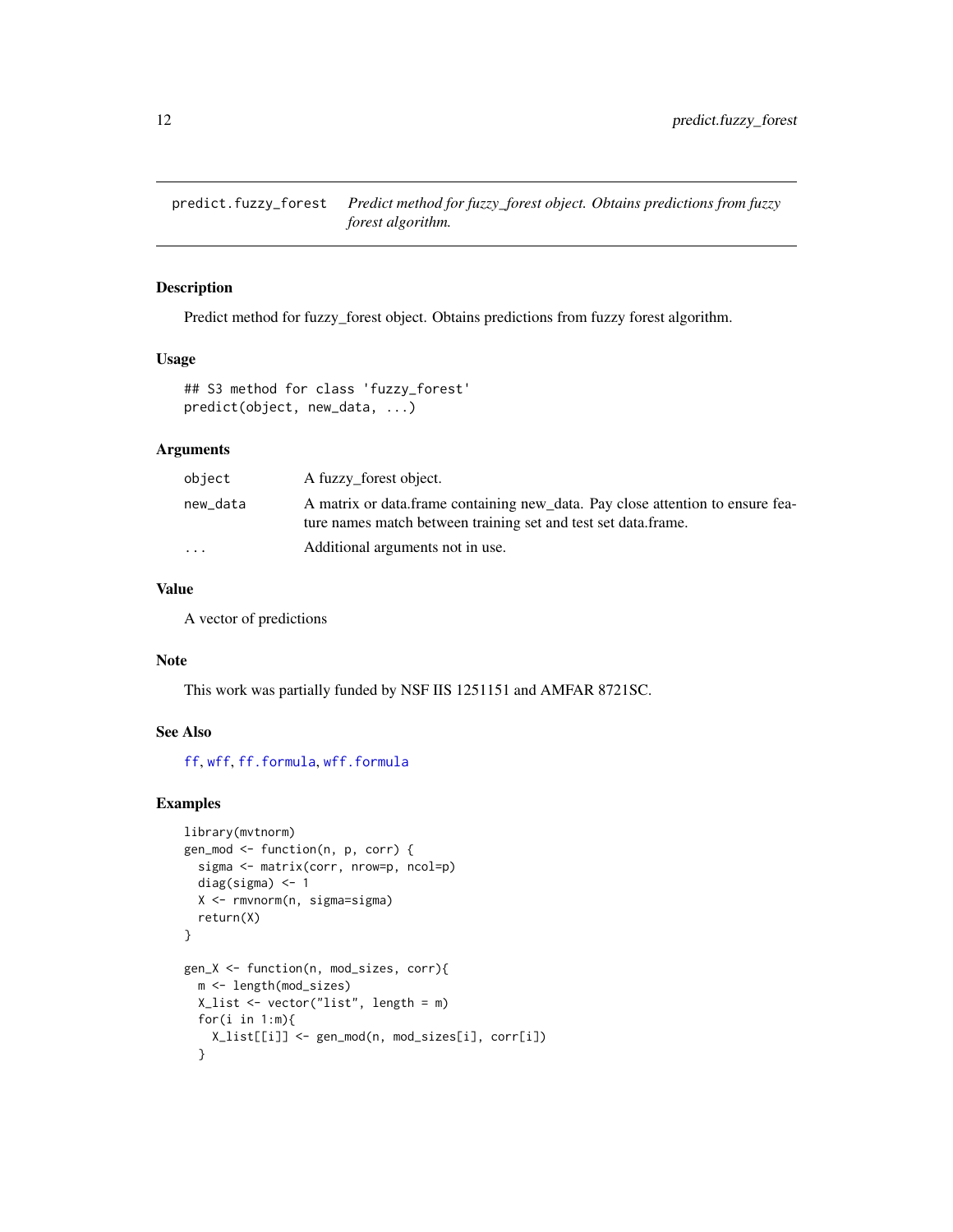```
X <- do.call("cbind", X_list)
  return(X)
}
err_sd <- .5
n <- 500
mod\_sizes \leftarrow rep(25, 4)corr \leq rep(.8, 4)
X <- gen_X(n, mod_sizes, corr)
beta <- rep(0, 100)
beta[c(1:4, 76:79)] <- 5
y <- X%*%beta + rnorm(n, sd=err_sd)
X <- as.data.frame(X)
Xtest <- gen_X(n, mod_sizes, corr)
ytest <- Xtest%*%beta + rnorm(n, sd=err_sd)
Xtest <- as.data.frame(Xtest)
cdist \leq as.dist(1 - cor(X))
hclust_fit <- hclust(cdist, method="ward.D")
groups <- cutree(hclust_fit, k=4)
screen_c <- screen_control(keep_fraction = .25,
                           ntree_factor = 1,
                           min_ntree = 250)
select_c <- select_control(number_selected = 10,
                           ntree_factor = 1,
                           min_ntree = 250)
ff_fit <- ff(X, y, module_membership = groups,
             screen_params = screen_c,
             select_params = select_c,
             final_ntree = 250)
#extract variable importance rankings
vims <- ff_fit$feature_list
#plot results
modplot(ff_fit)
#obtain predicted values for a new test set
preds <- predict(ff_fit, new_data=Xtest)
#estimate test set error
test_err <- sqrt(sum((ytest - preds)^2)/n)
```
<span id="page-12-1"></span>print.fuzzy\_forest *Print fuzzy\_forest object. Prints output from fuzzy forests algorithm.*

# Description

Print fuzzy\_forest object. Prints output from fuzzy forests algorithm.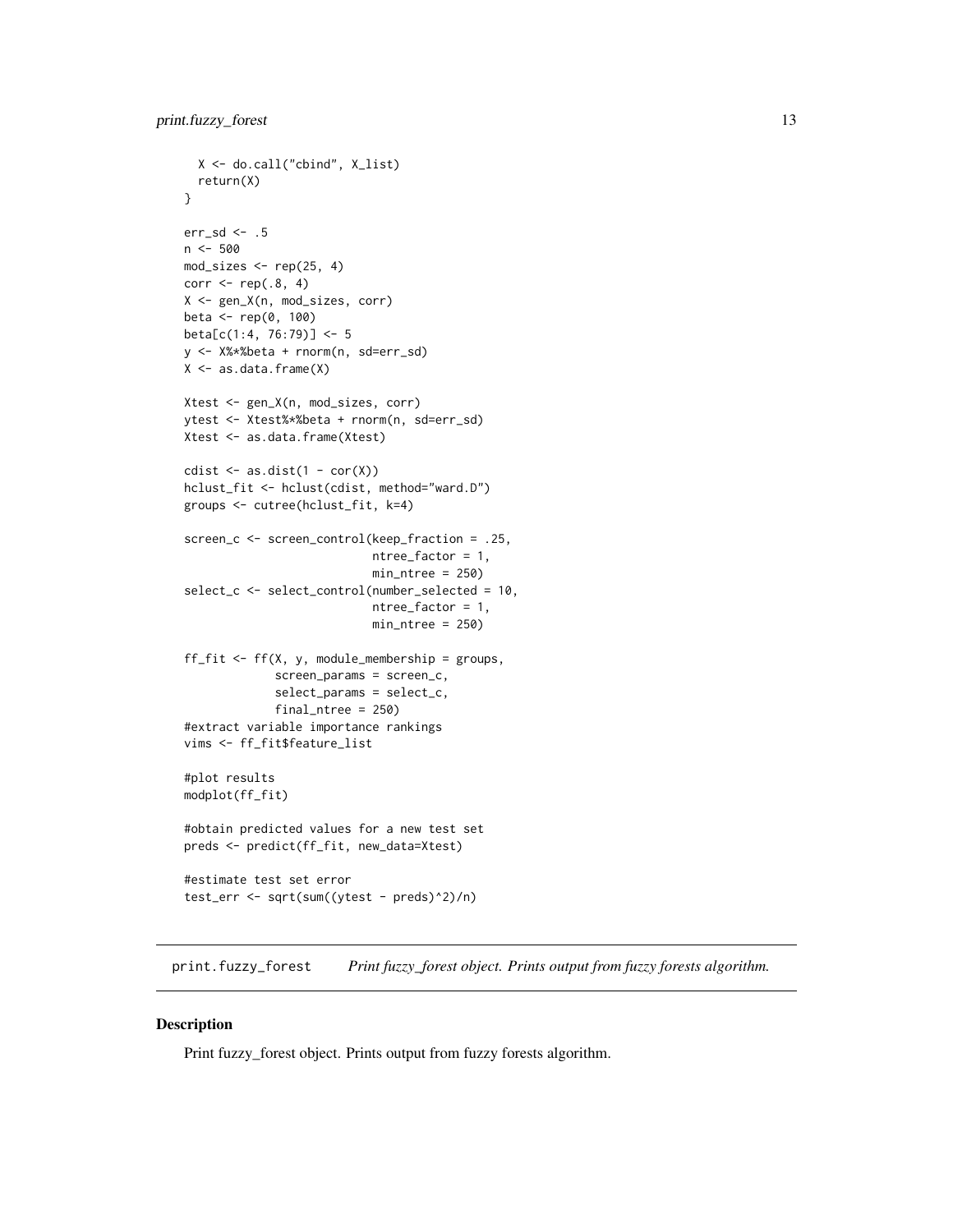# <span id="page-13-0"></span>Usage

```
## S3 method for class 'fuzzy_forest'
print(x, \ldots)
```
# Arguments

|          | A fuzzy_forest object.           |
|----------|----------------------------------|
| $\cdots$ | Additional arguments not in use. |

# Value

data.frame with list of selected features and variable importance measures.

# Note

This work was partially funded by NSF IIS 1251151 and AMFAR 8721SC.

<span id="page-13-1"></span>screen\_control *Set Parameters for Screening Step of Fuzzy Forests*

#### Description

Creates screen\_control object for controlling how feature selection will be carried out on each module.

# Usage

```
screen_control(drop_fraction = 0.25, keep_fraction = 0.05,
 mtry_factor = 1, min_ftree = 500, ntree_factor = 1)
```
# Arguments

| drop_fraction | A number between 0 and 1. Percentage of features dropped at each iteration.                                                                                                                                                      |
|---------------|----------------------------------------------------------------------------------------------------------------------------------------------------------------------------------------------------------------------------------|
| keep_fraction | A number between 0 and 1. Proportion of features from each module that are<br>retained from screening step.                                                                                                                      |
| mtry_factor   | In the case of regression, mtry is set to ceiling( $\sqrt(p)$ *mtry_factor). In the<br>case of classification, mtry is set to ceiling $((p/3)$ *mtry_factor). If either of<br>these numbers is greater than p, mtry is set to p. |
| min_ntree     | Minimum number of trees grown in each random forest.                                                                                                                                                                             |
| ntree_factor  | A number greater than 1. ntree for each random forest is ntree_factor times<br>the number of features. For each random forest, ntree is set to $max(min_ntree,$<br>$ntree_factor*p$ ).                                           |

# Value

An object of type screen\_control.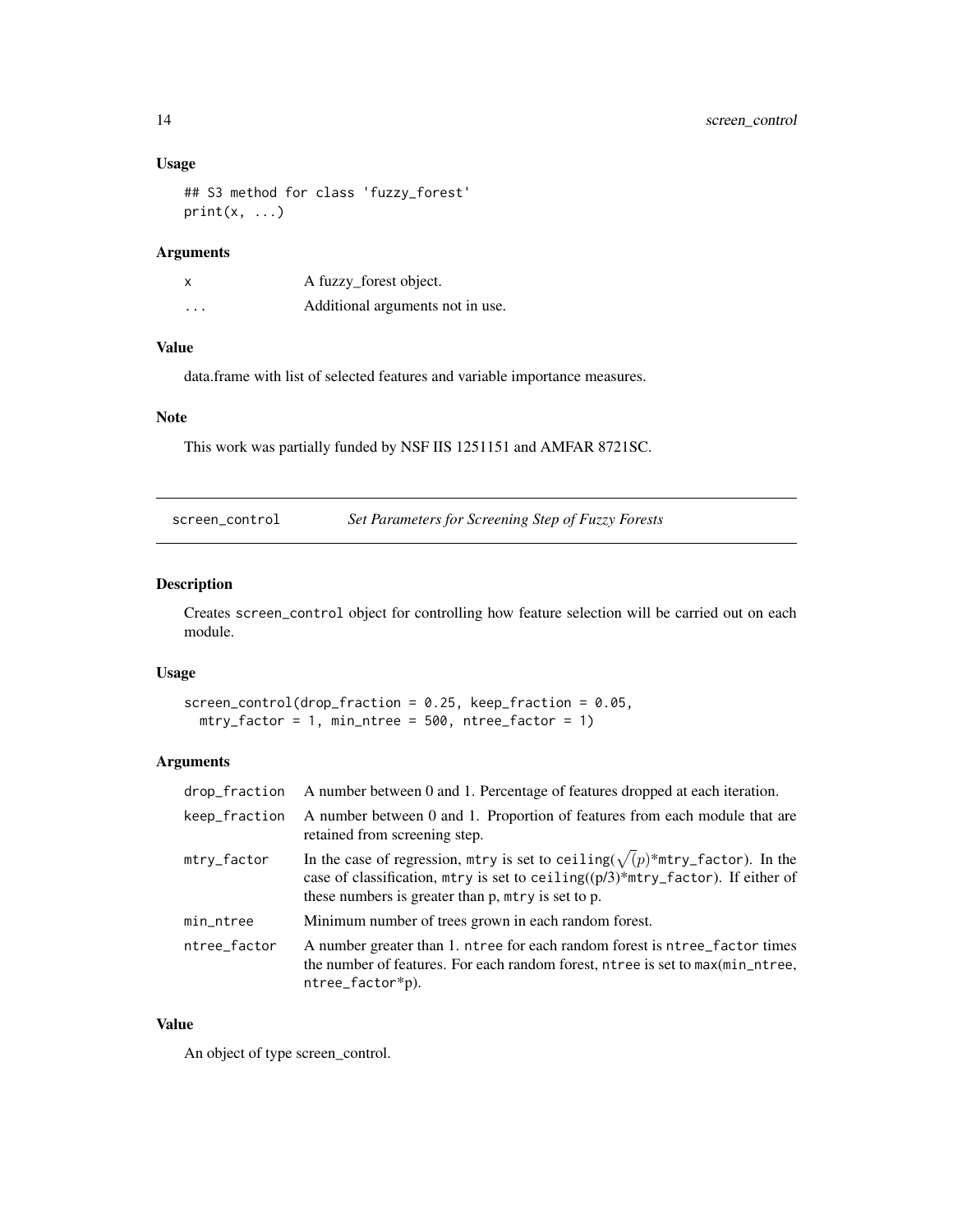<span id="page-14-0"></span>select\_control 15

### Note

This work was partially funded by NSF IIS 1251151 and AMFAR 8721SC.

#### References

Conn, D., Ngun, T., Ramirez C.M., Li, G. (2019). "Fuzzy Forests: Extending Random Forest Feature Selection for Correlated, High-Dimensional Data." *Journal of Statistical Software*, 91(9). doi: [10.18637/jss.v091.i09](https://doi.org/10.18637/jss.v091.i09)

# Examples

```
drop_fraction <- .25
keep_fraction <- .1
mtry_factor <- 1
min_ntree <- 5000
ntree_factor <- 5
screen_params <- screen_control(drop_fraction=drop_fraction,
                                keep_fraction=keep_fraction,
                                mtry_factor=mtry_factor,
                                min_ntree=min_ntree,
                                ntree_factor=ntree_factor)
```
<span id="page-14-1"></span>

select\_control *Set Parameters for Selection Step of Fuzzy Forests*

# Description

Creates selection\_control object for controlling how feature selection will be carried out after features from different modules have been combined.

# Usage

```
select_control(drop_fraction = 0.25, number_selected = 5,
 mtry_factor = 1, min_ftree = 500, ntree_factor = 1)
```
# Arguments

drop\_fraction A number between 0 and 1. Percentage of features dropped at each iteration. number\_selected

|              | A positive number. Number of features that will be selected by fuzzyforests.                                                                                                                                                     |
|--------------|----------------------------------------------------------------------------------------------------------------------------------------------------------------------------------------------------------------------------------|
| mtry_factor  | In the case of regression, mtry is set to ceiling( $\sqrt(p)$ *mtry_factor). In the<br>case of classification, mtry is set to ceiling $((p/3)$ *mtry_factor). If either of<br>these numbers is greater than p, mtry is set to p. |
| min_ntree    | Minimum number of trees grown in each random forest.                                                                                                                                                                             |
| ntree_factor | A number greater than 1. ntree for each random forest is ntree_factor times<br>the number of features. For each random forest, ntree is set to $max(min_ntree,$<br>ntree_factor*p).                                              |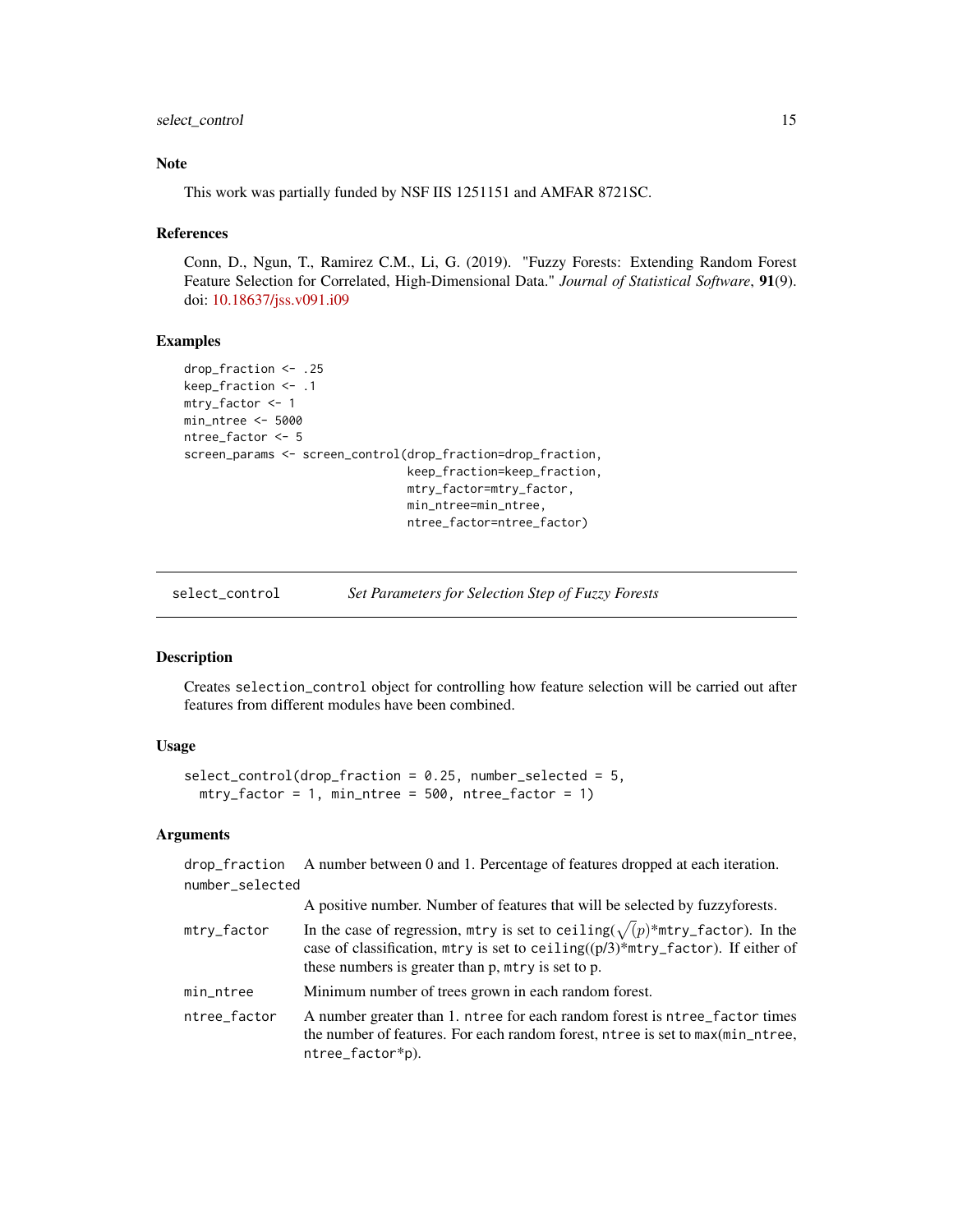An object of type selection\_control.

#### Note

This work was partially funded by NSF IIS 1251151 and AMFAR 8721SC.

#### References

Conn, D., Ngun, T., Ramirez C.M., Li, G. (2019). "Fuzzy Forests: Extending Random Forest Feature Selection for Correlated, High-Dimensional Data." *Journal of Statistical Software*, 91(9). doi: [10.18637/jss.v091.i09](https://doi.org/10.18637/jss.v091.i09)

#### Examples

```
drop_fraction <- .25
number_selected <- 10
mtry_factor <- 1
min_ntree <- 5000
ntree_factor <- 5
select_params <- select_control(drop_fraction=drop_fraction,
                                number_selected=number_selected,
                                mtry_factor=mtry_factor,
                                min_ntree=min_ntree,
                                ntree_factor=ntree_factor)
```
select\_RF *Carries out the selection step of fuzzyforest algorithm.*

# Description

Carries out the selection step of fuzzyforest algorithm. Returns data.frame with variable importances and top rated features.

#### Usage

```
select_RF(X, y, drop_fraction, number_selected, mtry_factor, ntree_factor,
 min_ntree, num_processors, nodesize)
```

| X               | A data.frame. Each column corresponds to a feature vectors. Could include<br>additional covariates not a part of the original modules. |  |  |
|-----------------|----------------------------------------------------------------------------------------------------------------------------------------|--|--|
| V               | Response vector.                                                                                                                       |  |  |
|                 | $drop-fraction$ A number between 0 and 1. Percentage of features dropped at each iteration.                                            |  |  |
| number_selected |                                                                                                                                        |  |  |
|                 | Number of features selected by fuzzyforest.                                                                                            |  |  |

<span id="page-15-0"></span>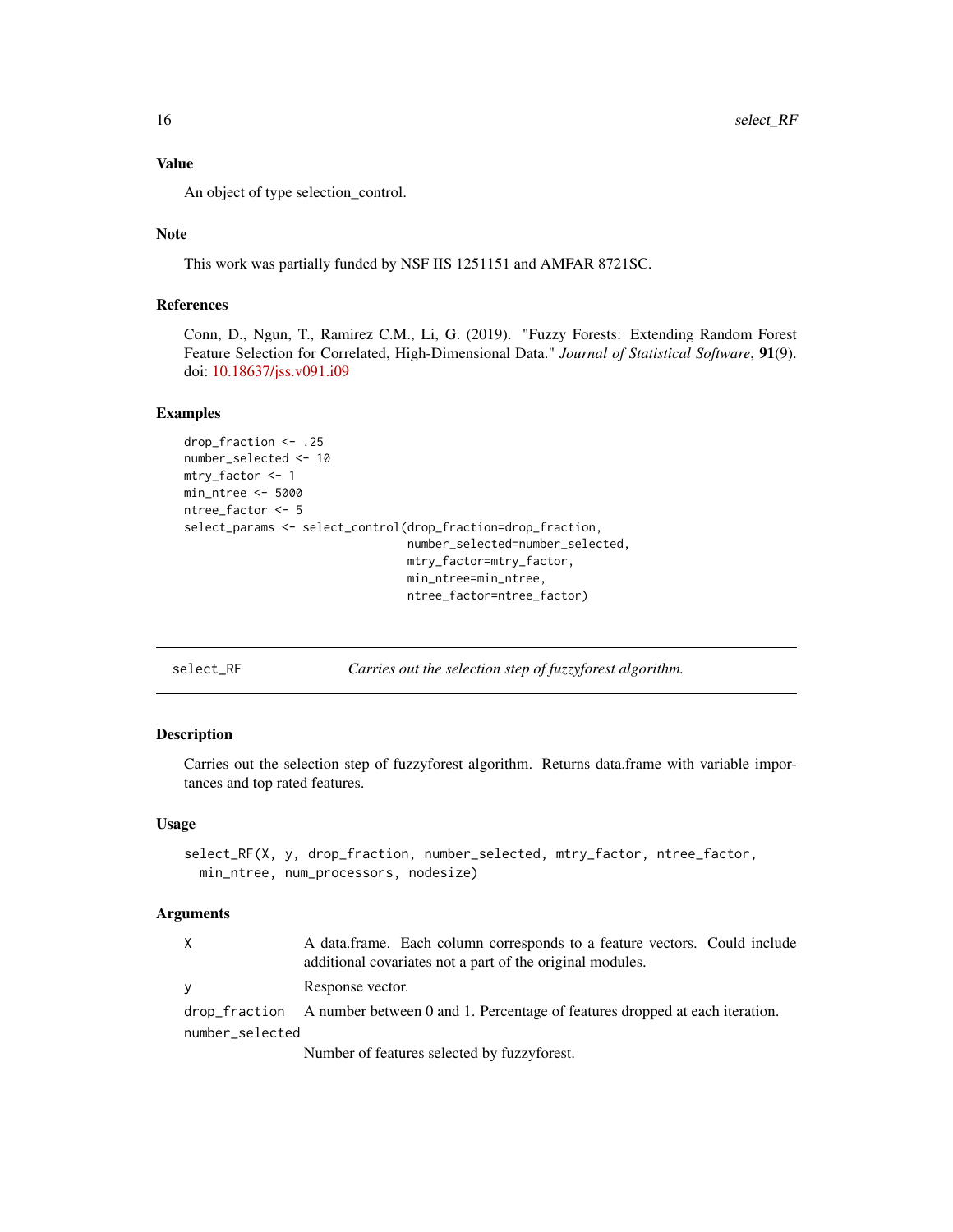<span id="page-16-0"></span>

| mtry_factor  | In the case of regression, mtry is set to ceiling( $\sqrt{(p)}$ *mtry_factor). In the<br>case of classification, mtry is set to ceiling( $(p/3)$ *mtry_factor). If either of<br>these numbers is greater than p, mtry is set to p. |  |
|--------------|------------------------------------------------------------------------------------------------------------------------------------------------------------------------------------------------------------------------------------|--|
| ntree_factor | A number greater than 1. ntree for each random is ntree_factor times the<br>number of features. For each random forest, ntree is set to max(min_ntree,<br>ntree_factor*p).                                                         |  |
| min_ntree    | Minimum number of trees grown in each random forest.                                                                                                                                                                               |  |
|              | num_processors Number of processors used to fit random forests.                                                                                                                                                                    |  |
| nodesize     | Minimum nodesize                                                                                                                                                                                                                   |  |

A data.frame with the top ranked features.

# Note

This work was partially funded by NSF IIS 1251151 and AMFAR 8721SC.

<span id="page-16-1"></span>

# wff *WGCNA based fuzzy forest algorithm*

# Description

Fits fuzzy forests using WGCNA to cluster features into distinct modules. Requires installation of WGCNA package. Note that a formula interface for WGCNA based fuzzy forests also exists: [wff.formula](#page-18-1).

#### Usage

```
## Default S3 method:
wff(X, y, Z = NULL,WGCNA params = WGCNA control(power = 6),
  screen_params = screen_control(min_ntree = 500),
  select_params = select_control(min_ntree = 500), final_ntree = 5000,
  num_processors = 1, nodesize, test_features = NULL, test_y = NULL,
  ...)
```
 $wff(X, \ldots)$ 

| X | A data.frame. Each column corresponds to a feature vector. WGCNA will be                                                             |
|---|--------------------------------------------------------------------------------------------------------------------------------------|
|   | used to cluster the features in X. As a result, the features should be all be nu-<br>meric. Non-numeric features may be input via Z. |
| v | Response vector. For classification, y should be a factor. For regression, y<br>should be numeric.                                   |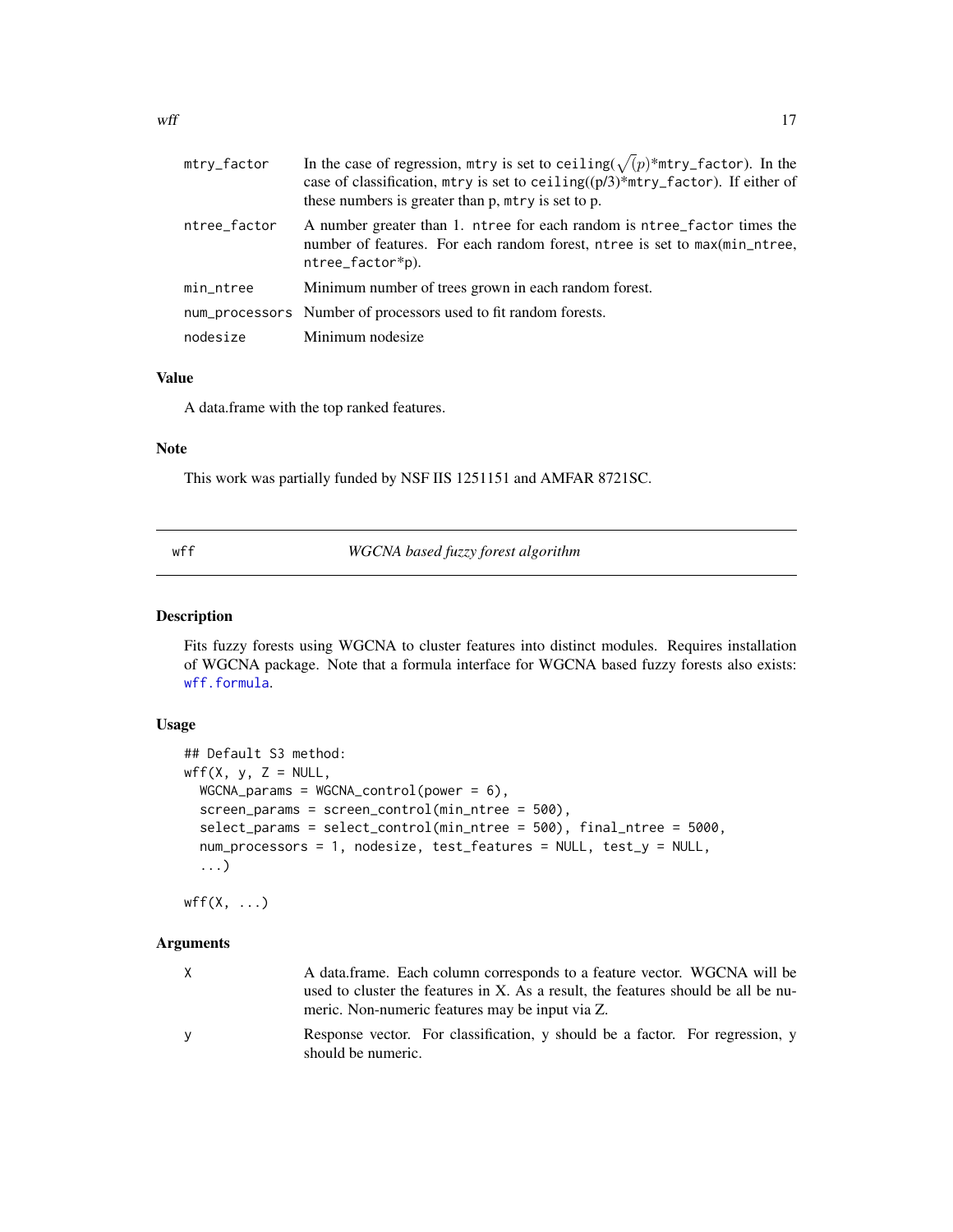<span id="page-17-0"></span>

| 7             | Additional features that are not to be screened out at the screening step. WGCNA<br>is not carried out on features in Z.                                                                                                                                                                                                            |  |
|---------------|-------------------------------------------------------------------------------------------------------------------------------------------------------------------------------------------------------------------------------------------------------------------------------------------------------------------------------------|--|
| WGCNA_params  | Parameters for WGCNA. See blockwiseModules function from WGCNA and<br>WGCNA_control for details. WGCNA_params is an object of type WGCNA_control.                                                                                                                                                                                   |  |
| screen_params | Parameters for screening step of fuzzy forests. See screen_control for details.<br>screen_params is an object of type screen_control.                                                                                                                                                                                               |  |
| select_params | Parameters for selection step of fuzzy forests. See select_control for details.<br>select_params is an object of type select_control.                                                                                                                                                                                               |  |
| final_ntree   | Number of trees grown in the final random forest. This random forest contains<br>all selected features.                                                                                                                                                                                                                             |  |
|               | num_processors Number of processors used to fit random forests.                                                                                                                                                                                                                                                                     |  |
| nodesize      | Minimum terminal nodesize. 1 if classification. 5 if regression. If the sample<br>size is very large, the trees will be grown extremely deep. This may lead to<br>issues with memory usage and may lead to significant increases in the time it<br>takes the algorithm to run. In this case, it may be useful to increase nodesize. |  |
| test_features | A data frame containing features from a test set. The data frame should contain<br>the features in both $X$ and $Z$ .                                                                                                                                                                                                               |  |
| test_y        | The responses for the test set.                                                                                                                                                                                                                                                                                                     |  |
| $\cdots$      | Additional arguments currently not used.                                                                                                                                                                                                                                                                                            |  |

An object of type [fuzzy\\_forest](#page-7-1). This object is a list containing useful output of fuzzy forests. In particular it contains a data.frame with list of selected features. It also includes the random forest fit using the selected features.

# Note

This work was partially funded by NSF IIS 1251151 and AMFAR 8721SC.

#### References

Conn, D., Ngun, T., Ramirez C.M., Li, G. (2019). "Fuzzy Forests: Extending Random Forest Feature Selection for Correlated, High-Dimensional Data." *Journal of Statistical Software*, 91(9). doi: [10.18637/jss.v091.i09](https://doi.org/10.18637/jss.v091.i09)

Breiman, L. (2001). "Random Forests." *Machine Learning*, 45(1), 5-32. doi: [10.1023/A:1010933404324](https://doi.org/10.1023/A:1010933404324)

Zhang, B. and Horvath, S. (2005). "A General Framework for Weighted Gene Co-Expression Network Analysis." *Statistical Applications in Genetics and Molecular Biology*, 4(1). doi: [10.2202/](https://doi.org/10.2202/1544-6115.1128) [15446115.1128](https://doi.org/10.2202/1544-6115.1128)

# See Also

[wff.formula](#page-18-1), [print.fuzzy\\_forest](#page-12-1), [predict.fuzzy\\_forest](#page-11-1), [modplot](#page-9-1)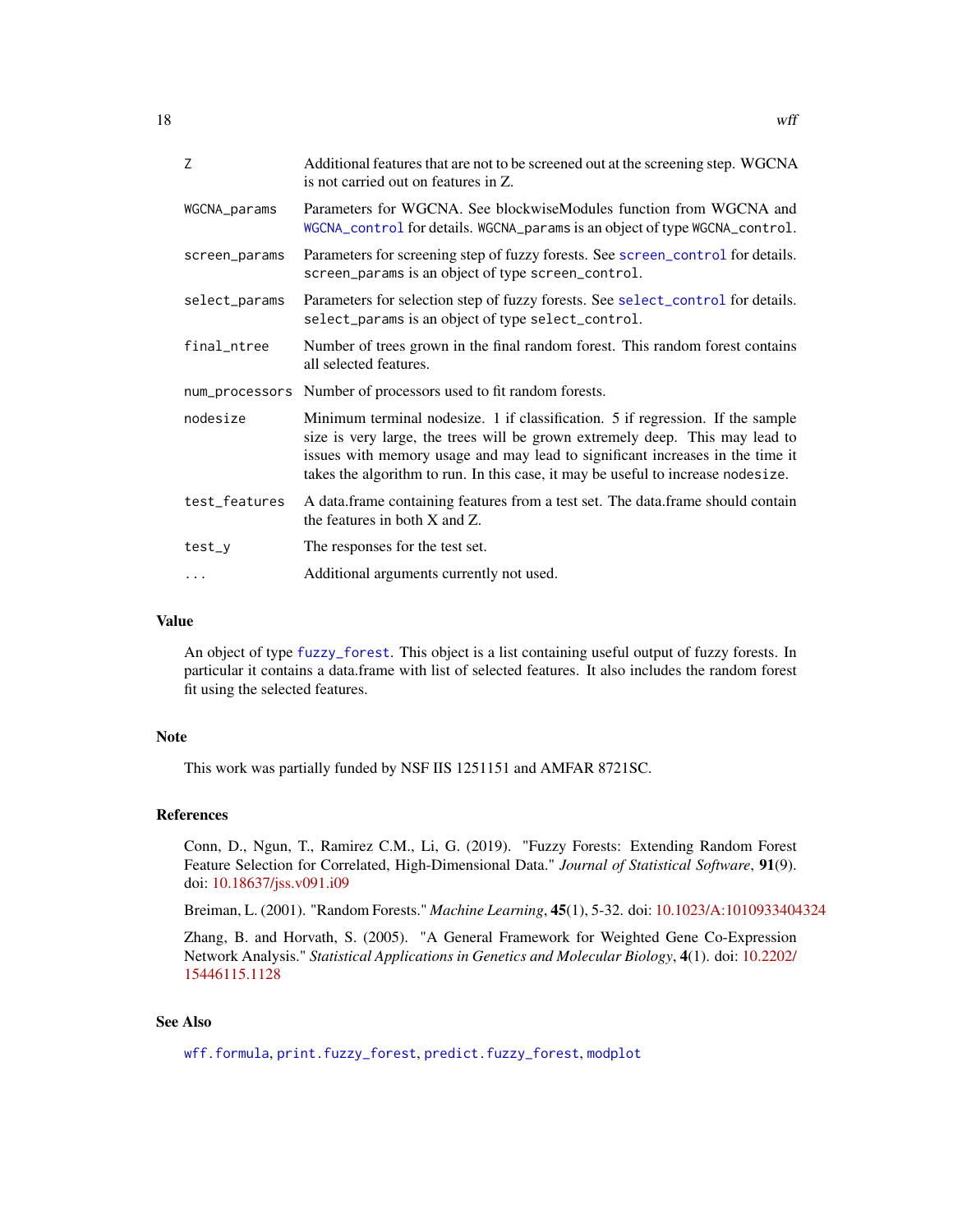#### <span id="page-18-0"></span>wff.formula 19

# Examples

```
data(ctg)
y <- ctg$NSP
X <- ctg[, 2:22]
WGCNA_params \leq WGCNA_control(p = 6, minModuleSize = 1, nThreads = 1)
mtry_factor <- 1; min_ntree <- 500; drop_fraction <- .5; ntree_factor <- 1
screen_params <- screen_control(drop_fraction = drop_fraction,
                                keep_fraction = .25, min_ntree = min_ntree,
                                ntree_factor = ntree_factor,
                                mtry_factor = mtry_factor)
select_params <- select_control(drop_fraction = drop_fraction,
                                number_selected = 5,
                                min_ntree = min_ntree,
                                ntree_factor = ntree_factor,
                                mtry_factor = mtry_factor)
library(WGCNA)
wff_fit <- wff(X, y, WGCNA_params = WGCNA_params,
                screen_params = screen_params,
                select_params = select_params,
                final_ntree = 500)
#extract variable importance rankings
vims <- wff_fit$feature_list
#plot results
modplot(wff_fit)
```
<span id="page-18-1"></span>wff.formula *WGCNA based fuzzy forest algorithm*

# Description

Implements formula interface for [wff](#page-16-1).

#### Usage

```
## S3 method for class 'formula'
wff(formula, data = NULL, ...)
```

| formula                 | Formula object.            |
|-------------------------|----------------------------|
| data                    | data used in the analysis. |
| $\cdot$ $\cdot$ $\cdot$ | Additional arguments       |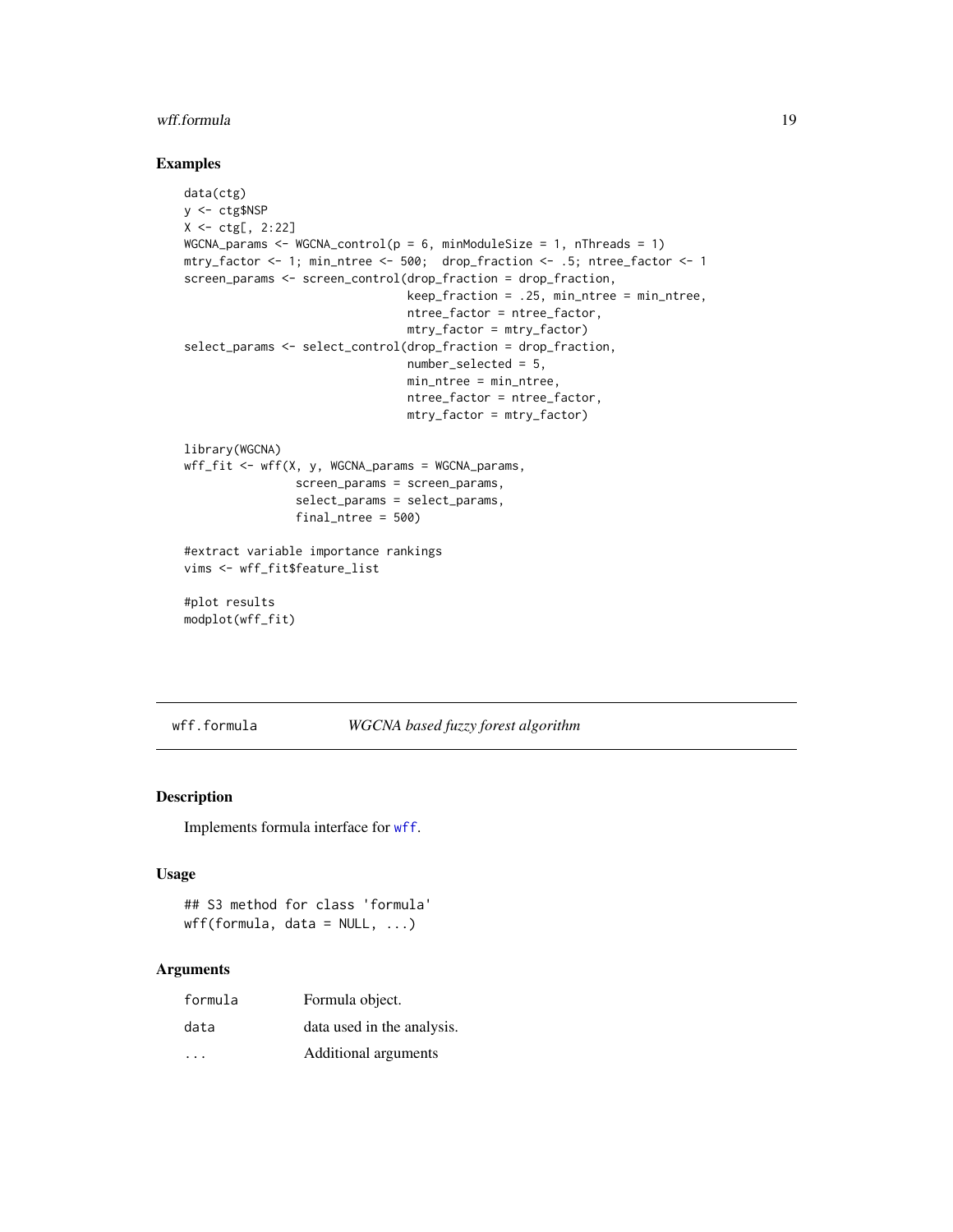<span id="page-19-0"></span>An object of type [fuzzy\\_forest](#page-7-1). This object is a list containing useful output of fuzzy forests. In particular it contains a data.frame with list of selected features. It also includes the random forest fit using the selected features.

#### Note

See [ff](#page-2-1) for additional arguments. Note that the matrix, Z, of features that do not go through the screening step must specified separately from the formula. test\_features and test\_y are not supported in formula interface. As in the randomForest package, for large data sets the formula interface may be substantially slower.

This work was partially funded by NSF IIS 1251151 and AMFAR 8721SC.

# See Also

[wff](#page-16-1), [print.fuzzy\\_forest](#page-12-1), [predict.fuzzy\\_forest](#page-11-1), [modplot](#page-9-1)

# Examples

```
data(ctg)
y <- ctg$NSP
X \leftarrow ctg[, 2:22]dat \leq as.data.frame(cbind(y, X))
WGCNA_params \leq WGCNA_control(p = 6, minModuleSize = 1, nThreads = 1)
mtry_factor <- 1; min_ntree <- 500; drop_fraction <- .5; ntree_factor <- 1
screen_params <- screen_control(drop_fraction = drop_fraction,
                                 keep\_fraction = .25, min\_ntree = min\_ntree,ntree_factor = ntree_factor,
                                 mtry_factor = mtry_factor)
select_params <- select_control(drop_fraction = drop_fraction,
                                 number_selected = 5,
                                 min_ntree = min_ntree,
                                 ntree_factor = ntree_factor,
                                 mtry_factor = mtry_factor)
library(WGCNA)
wff_fit <- wff(y \sim ., data=dat,
               WGCNA_params = WGCNA_params,
               screen_params = screen_params,
               select_params = select_params,
               final_ntree = 500)
#extract variable importance rankings
vims <- wff_fit$feature_list
#plot results
modplot(wff_fit)
```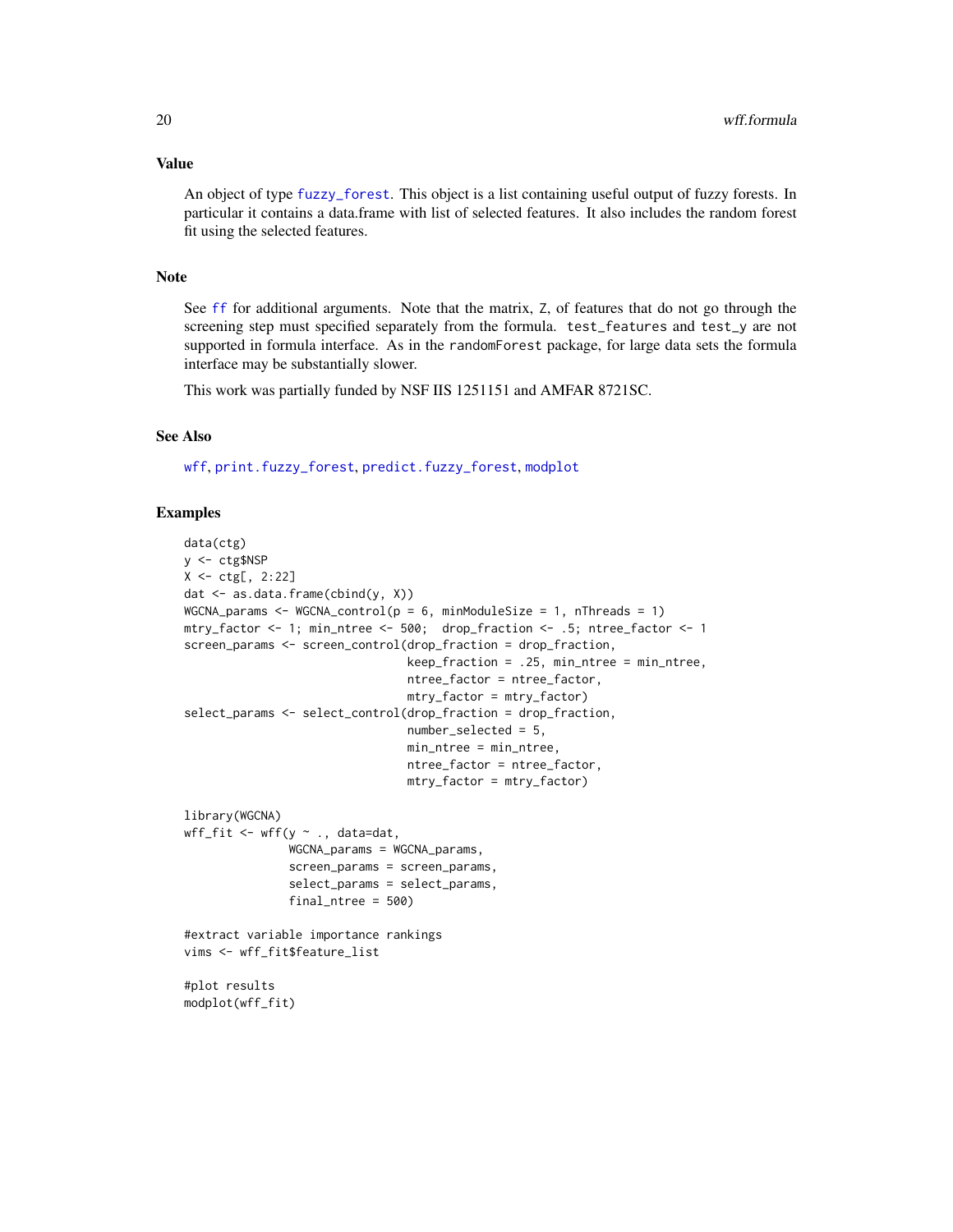<span id="page-20-1"></span><span id="page-20-0"></span>

Creates WGCNA\_control object for controlling WGCNA will be carried out.

# Usage

```
WGCNA\_control(power = 6, ...)
```
#### Arguments

| power                | Power of adjacency function.                                                      |
|----------------------|-----------------------------------------------------------------------------------|
| $\ddot{\phantom{0}}$ | Additional arguments. See blockwiseModules from the WGCNA package for<br>details. |

# Value

An object of type WGCNA\_control.

# Note

This work was partially funded by NSF IIS 1251151.

# References

Conn, D., Ngun, T., Ramirez C.M., Li, G. (2019). "Fuzzy Forests: Extending Random Forest Feature Selection for Correlated, High-Dimensional Data." *Journal of Statistical Software*, 91(9). doi: [10.18637/jss.v091.i09](https://doi.org/10.18637/jss.v091.i09)

Zhang, B. and Horvath, S. (2005). "A General Framework for Weighted Gene Co-Expression Network Analysis." *Statistical Applications in Genetics and Molecular Biology*, 4(1). doi: [10.2202/](https://doi.org/10.2202/1544-6115.1128) [15446115.1128](https://doi.org/10.2202/1544-6115.1128)

# Examples

```
WGCNA_params <- WGCNA_control(p=7, minModuleSize=30, TOMType = "unsigned",
                              reassignThreshold = 0, mergeCutHeight = 0.25,
                              numericLabels = TRUE, pamRespectsDendro = FALSE)
```